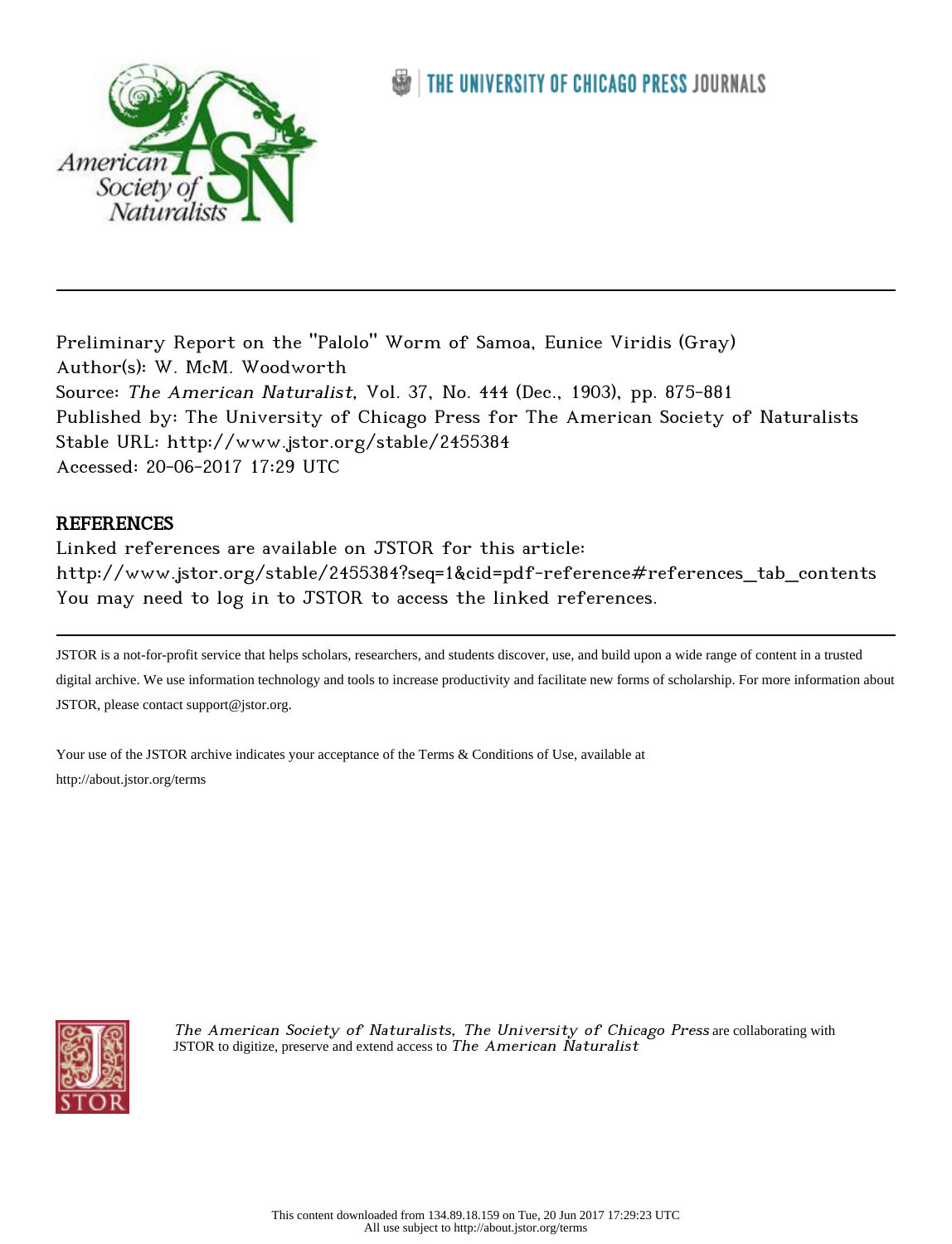## PRELIMINARY REPORT ON THE "PALOLO" WORM OF SAMOA, EUNICE VIRIDIS (GRAY).'

W. McM. WOODWORTH.

 SINCE a Monograph of Samoa would not be complete without some account of the "Palolo," at Dr. Krämer's request I have prepared the following summary, reserving for a subsequent publication a detailed account of the "Palolo " and other annelids of the coral reefs of the Pacific. In this preliminary paper I can only touch upon historical matters and the often written story of the "rising" and " fishing" of the " Palolo," referring the reader to the publications of Collin,<sup>2</sup> Friedlaender,<sup>8</sup> Krämer,<sup>4</sup> and Ehlers.<sup>5</sup>

The "Palolo" has been known to naturalists for more than half a century and much has been written about it in a fragmentary way. It was, however, during the period of Krämer's investigations in Samoa that its true history was brought to light, and

<sup>1</sup>This provisional account prepared for Krämer's monographic work on the Samoan Islands (Krämer, Augustin, Die Samoa Inseln etc. Stuttgart, E. Nägele, 1903, Bd. 2, pp. 399-403) and translated by him into German, is reprinted here with some changes and corrections. The author has in preparation an extended study of the life history, morphology and distribution of the " Palolo," and allied Eunicidæ.

 2 Collin, A. Bemerkungen uiber den essbaren Palolowurm, Lysidice viridis (Gray). Appendix to Krämer's Bau der Korallenriffe pp. 164-174.

<sup>3</sup>Friedlaender, B. Über den sogenannten Palolowurm. Biolog. Centralblatt. Bd. 28, p. 337-357. 1898. - Idem, Notes on the Palolo. Jour. Polynesian Soc. Vol. 7, p. 44-46; Wellington, N. Z. 198. - Idem, Nochmals der Palolo etc. Biolog. Centralblatt. Bd. I9, pp. 242-269. I899.

<sup>4</sup>Krämer, A. Über den Bau der Korallenriffe und die Plankton-verteilung an der samoanischen Küste nebst vergleichenden Bemerkungen. Kiel und Leipzig 1897.-Idem, Palolountersuchungen. Biolog. Centralblatt. Bd. 19, pp. 15-30. 1899.-Idem, Palolountersuchungen im October und November 1898 in Samoa. Ibid. pp. 237-239. I899.

<sup>5</sup> Ehlers, E. Über Palolo (Eunice viridis Gray). Nachr. K. Ges. Wiss. Göttingen. Math.-naturw. Kl. 1898. pp. 400-415.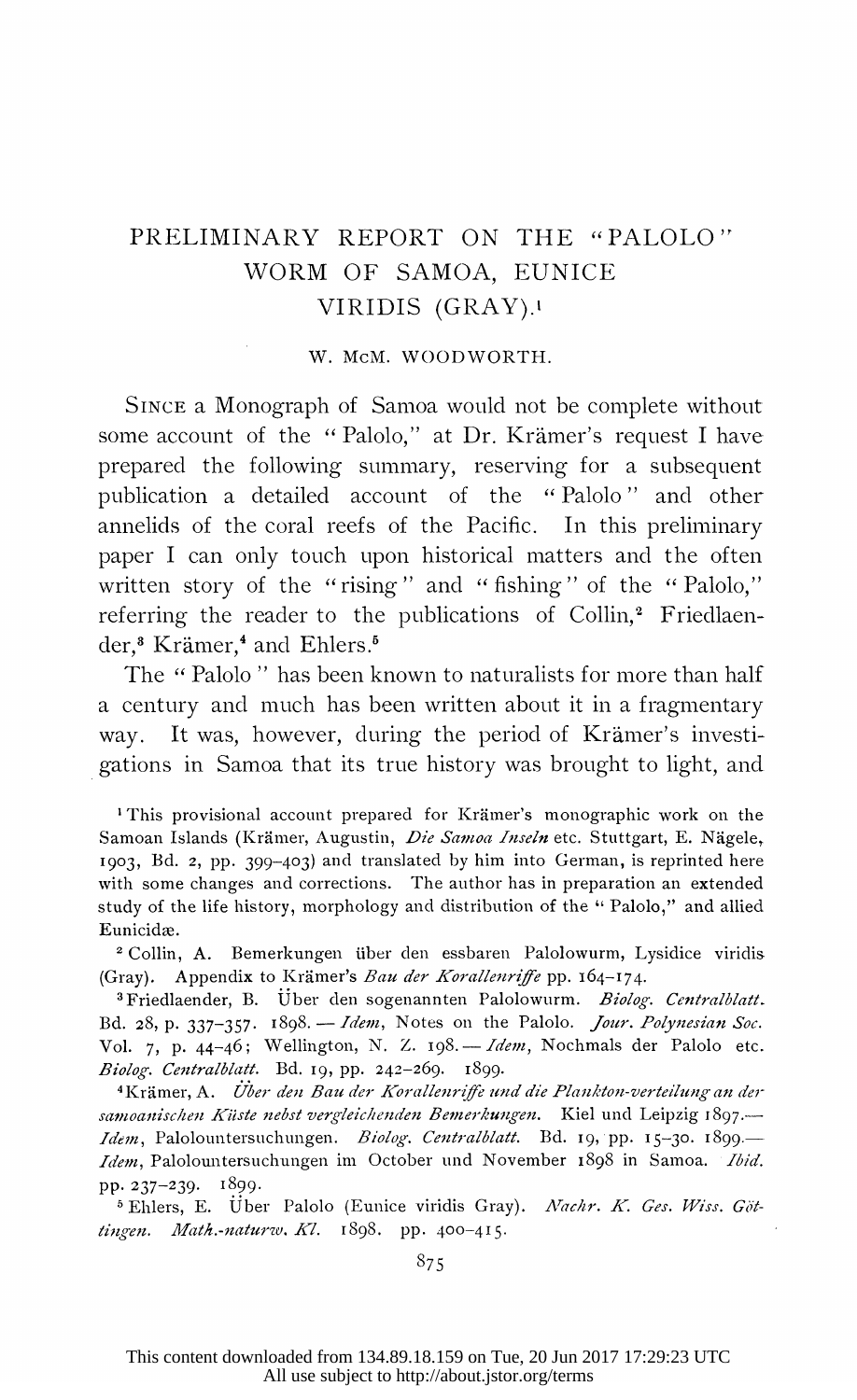much of our knowledge of this interesting worm is due directly to him and to the stimulus of his work. The first extended account was written by Collin<sup>1</sup> as an appendix to Krämer's earlier work on Samoa. In this account Collin, with previous writers, considers the " Palolo " to be the posterior part of Lysidice viridis (Gray), a few detached heads of which had from time to time been taken with the " Palolo " at the ' fishing' season, and as no other annelid heads were taken with the "Palolo " and all " Palolo " were headless, it was natural, for want of better evidence, to ascribe the "Palolo" to the genus Lysi dice. The discovery of the origin of the "Palolo" was made independently by Krämer and Friedlaender, although the latter was the first to publish an account of his investigations.<sup>2</sup> Fried laender succeeded in obtaining from the reef rock at Samatau several specimens of " Palolo " together with the head ends of an annelid of different appearance and much larger size belonging to the genus Eunice. His material was afterwards studied by Ehlers 3 who recognized an extreme case of sexual dimorphism and showed the " Palolo" to be the epitokal posterior portion of Eunice viridis (Gray). Ehlers says, "Ich ergänze das im Voraus damit, dass ich die Eunice, die nun den Namen Eunice viridis (Gray) erhält, in den Kreis der Eunice siciliensis Gr. bringe und an ihr die Ausbildung des " Palolo " als eine Form der Epitokie auffasse, wie sie zum ersten Male aus der Familie der Euniciden, und in ihrer Besonderheit abweichend von allen Erscheinungen der Epitokie, die von Borstenwürmern bekannt sind, sich darstellt. Demnach ist in der Art eine atoke und epitoke Form, in der letzteren eine atoke und epitoke Körperstrecke zu unterscheiden."

 It was my good fortune to be at Levuka in the Fiji Islands during the "rising" of the "Palolo"<sup>4</sup> in November, 1897, where I gathered much material and information, and in the following year went to Samoa to learn more about the history of this

 $1$  Op. cit.

<sup>2</sup> See Thilenius, G. Bemerkungen zu den Aufsätzen der Herrn Krämer und Friedlaender uber den sogenannten Palolo. Biol. Centralblatt, Bd. 20, pp. 241--242, I900.

 $3$  Op. cit.

4 Bololo, pronounced Mbololo in Fijian.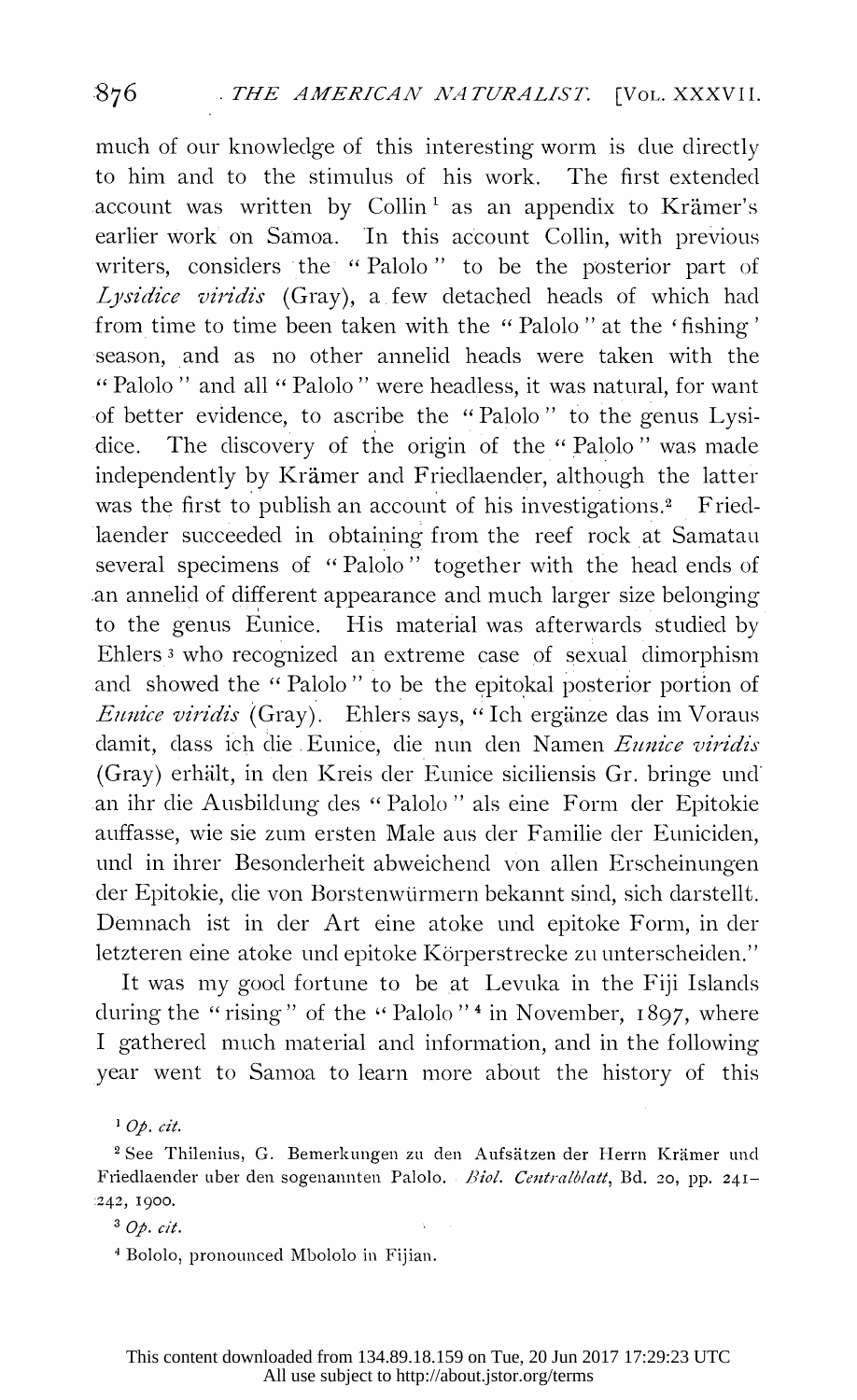mysterious worm. I arrived at Apia on October 20 and was fortunate in meeting Dr. Kramer who placed at my disposal the notes he had collected during three years in the islands. I made my headquarters in the village of Falelatai on the South side of Upolu a little to the eastward of Samatau where Friedlaender obtained his material. After several days of fruitless search on the reef between Samatau and Falelatai my native friends took me to a shallow bay called Fagaioftu about two miles east of our village. The bay lies between two small promontories and is about one quarter of a mile wide, the distance from the shore to the edge of the fringing reef, which fills the bay, is not more than i5o meters. The place is so shallow that at low tide one can wade from the shore to the edge of the reef. The reef plat form, which is composed chiefly of dead coral and honeycombed reef rock, is interrupted by two narrow deep channels or passages.

The reef at Fagaiofu proved to be literally alive with "Palolo." They were discovered by prising off, with a crowbar, masses of the rock at the edges of the channels. They could be seen dangling from the freshly exposed surfaces and wriggling free into the deeper water of the channel to be carried seaxvard by the retreating tide, to the astonishment of my natives who had never seen the " Palolo " before the time appointed for its appear ance - this was three days before. Owing to the great length of the entire worm, its fragile structure and intricate association with the cavities of the honeycomb rock, the operation of freeing unbroken specimens is a delicate one. With the aid of chisels .and forceps I succeeded with great difficulty in obtaining, in addition to other material, three worms complete from head to tail.

 My experiences confirm the discoveries of Kramer and Fried laender as to the origin of the "Palolo." The accompanying figure, which is drawn to scale, shows the complete animal, the broad anterior atokal portion being sharply marked off from the more attenuated and much longer posterior epitokal part which, when free-swimming, is known as the "Palolo." The total length averages 400 mm., about one fourth of this length being in the anterior atokal part. 429, 359, and 250 atokal segments were counted; the first two in male specimens the latter in a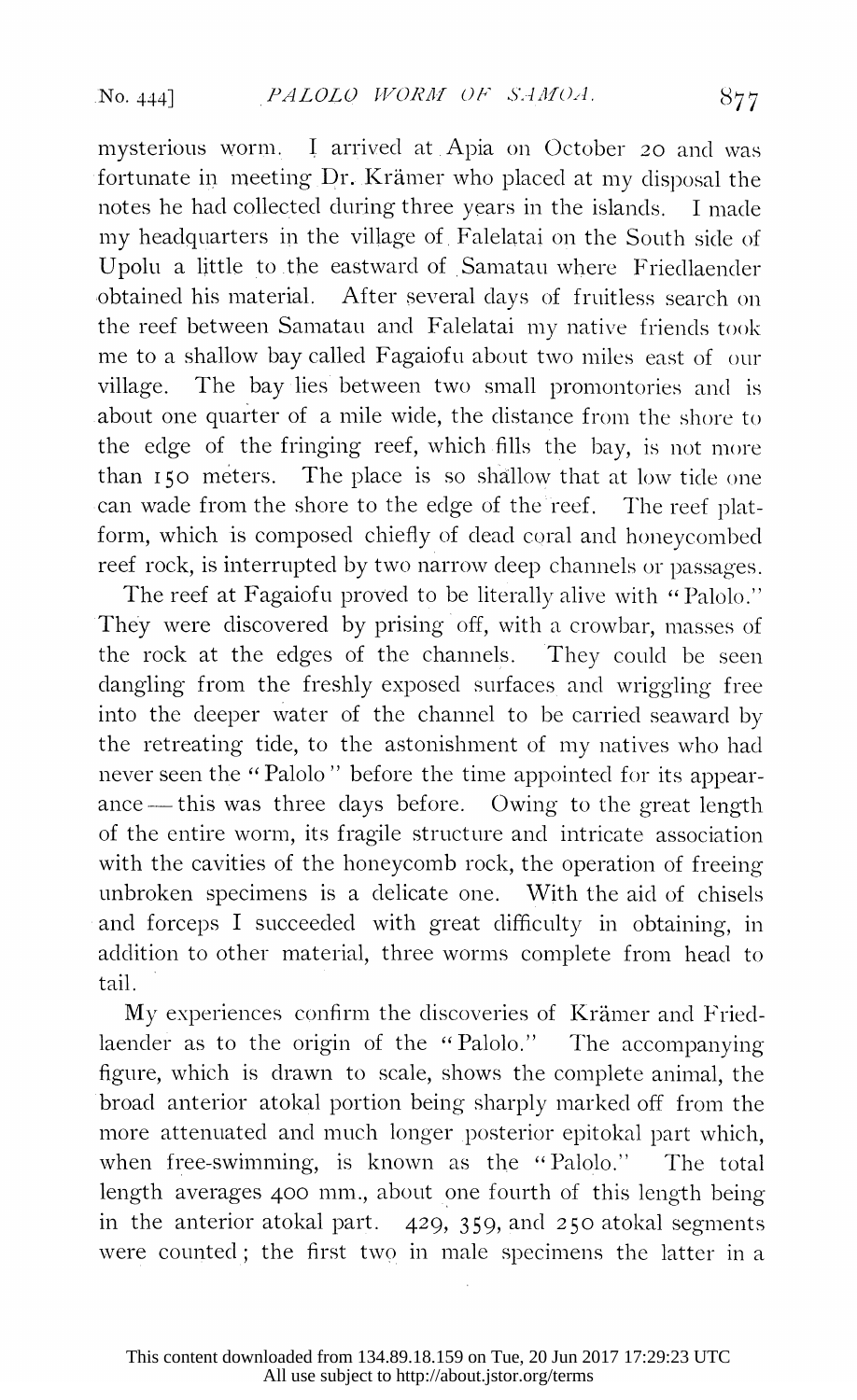female. These figures are not accurate as a dense gelatinous secretion in the posterior part of the atokal region makes it diffi cult to count the segments. The greatest diameter of the atokal region is 4 mm. and that of the epitokal region  $I-I<sub>2</sub>$  mm. dimin ishing gradually at the anal end, and more abruptly at the junc tion of the atokal and epitokal parts. The color of the male is



 Eunice viridis (Gray). The narrow posterior epitokal part when detached and free-swimming is known as the "Palolo."  $\times$  2.

 reddish brown, that of the female bluish green. These colors, which are very marked in the epitokal portions are due to the colors of the sperm and ova; after the discharge of these ele ments the collapsed integument is translucent and colorless. These distinctive sexual colors are also present in the atokal parts but are not so marked, the female being more greenish in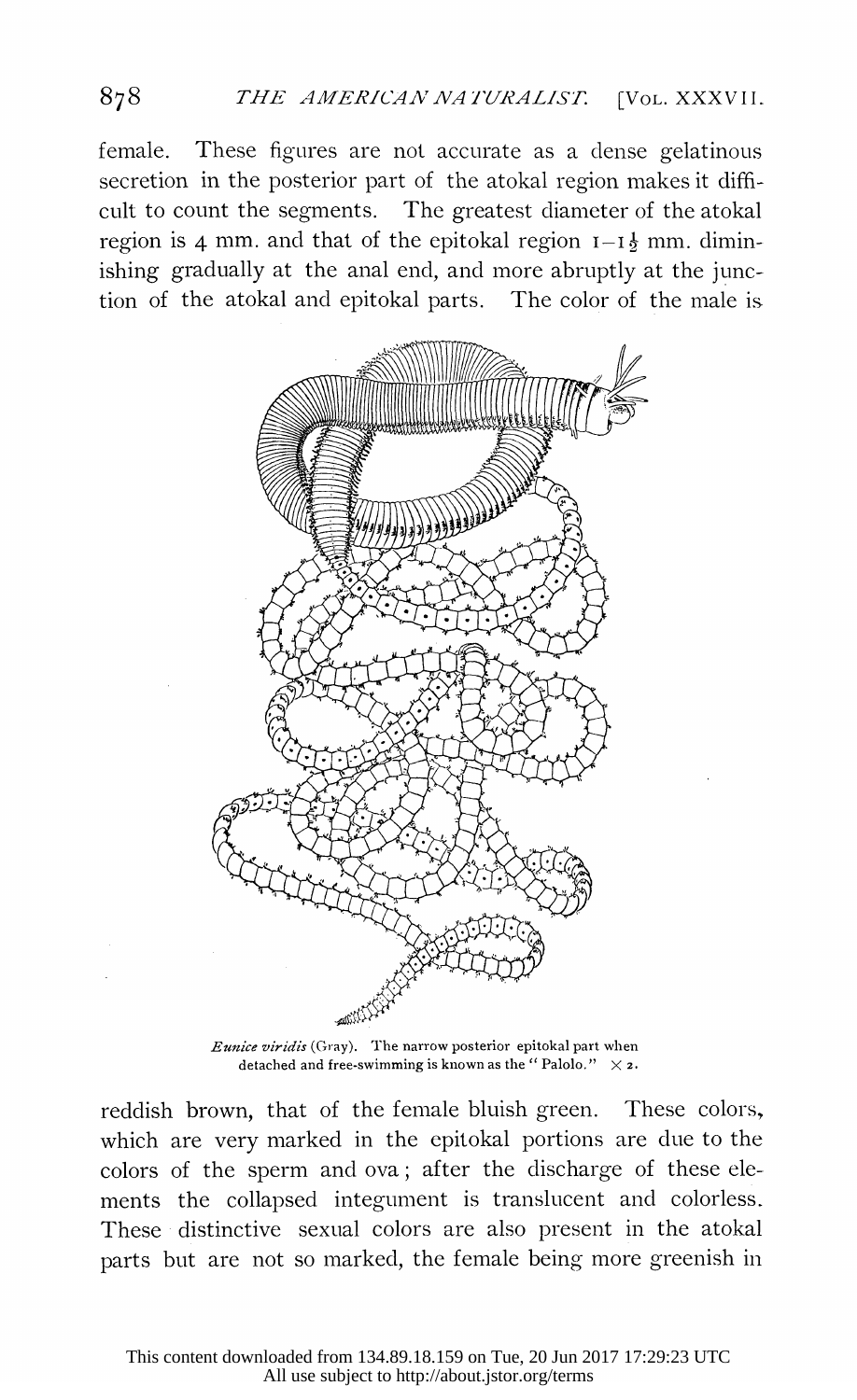hue than the male; the colors here are integumentary. Each of the epitokal segments bears on its ventral surface a prominent pigmented spot, the "Bauchauge " of Ehlers. These eye spots can be traced into the atokal part through about 20 segments, diminishing in size toward the anterior end; they are lacking on the anal segment and are usually absent in 2-6 of the preanal segments.

 A similar swarming of marine annelids, and at corresponding seasons, is known for other islands of the Pacific, though the worms have not everywhere been identified. Powell<sup>1</sup> speaks of them in the Gilbert Islands where they are known to the natives as te numatamata and Codrington<sup>2</sup> gives a detailed account for Mota in the Banks Islands where they are known as  $u_n$ . Brown<sup>4</sup> mentions an annual appearance of a "Palolo" on the East coast of New Ireland, and the *wawo* of Rumphius which occurs at Amboina in the Moluccas is doubtless the same, as has been pointed out by Collin.<sup>5</sup> Seeman<sup>6</sup> mentions the occurrence in the New Hebrides, and it is known in Fiji and Tonga. It is reasonable to suppose that a systematic search would show the " Palolo " or some allied form to have a wider distribution in the coral reefs of the Pacific than has been as yet recorded. That the annelid is best known from Samoa and Fiji is accounted for by these two groups of islands having been most visited and longest inhabited by whites. It is significant also that such records as we possess from other places, though meager, have come to us through the missionaries, the pioneers of intelligent whites in the islands of the Pacific.<sup>7</sup>

 'Powell, T. Remarks on the Structure and Habits of the Coral Reef Annelid Palolo viridis. Journ. Linn. Soc. London. Vol. 16, pp. 393-399: 1883.

<sup>2</sup> Codrington, R. H. The Melanesians. Studies in their Anthropology and Folke Lore. Oxford 1891.

<sup>3</sup> Doubtless the *a'oon* of McIntosh.

 4Brown, G. Notes on the Duke of York Group, New Britain and New Ireland. Journ. Roy. Geog. Soc. Vol. 47, pp. 137-150. 1877.

 $5$  Op. cit.

 6 Seeman, B. Viti. An Account of a Government Mission to the Vitian or Fijian Islands in the Years 1860-1861. Cambridge 1862.

 7Cases of swarming associated with extreme sexual dimorphism have been described for a Eunice from Florida (Mayer, A. G., Bull. Mus. Comp. Zoöl. Vol. 37, 1900) and for one of the Lycoridæ from Japan (Izuka, A., Journ. Coll. Sci. Imp. Univ. Tokyo, 1903).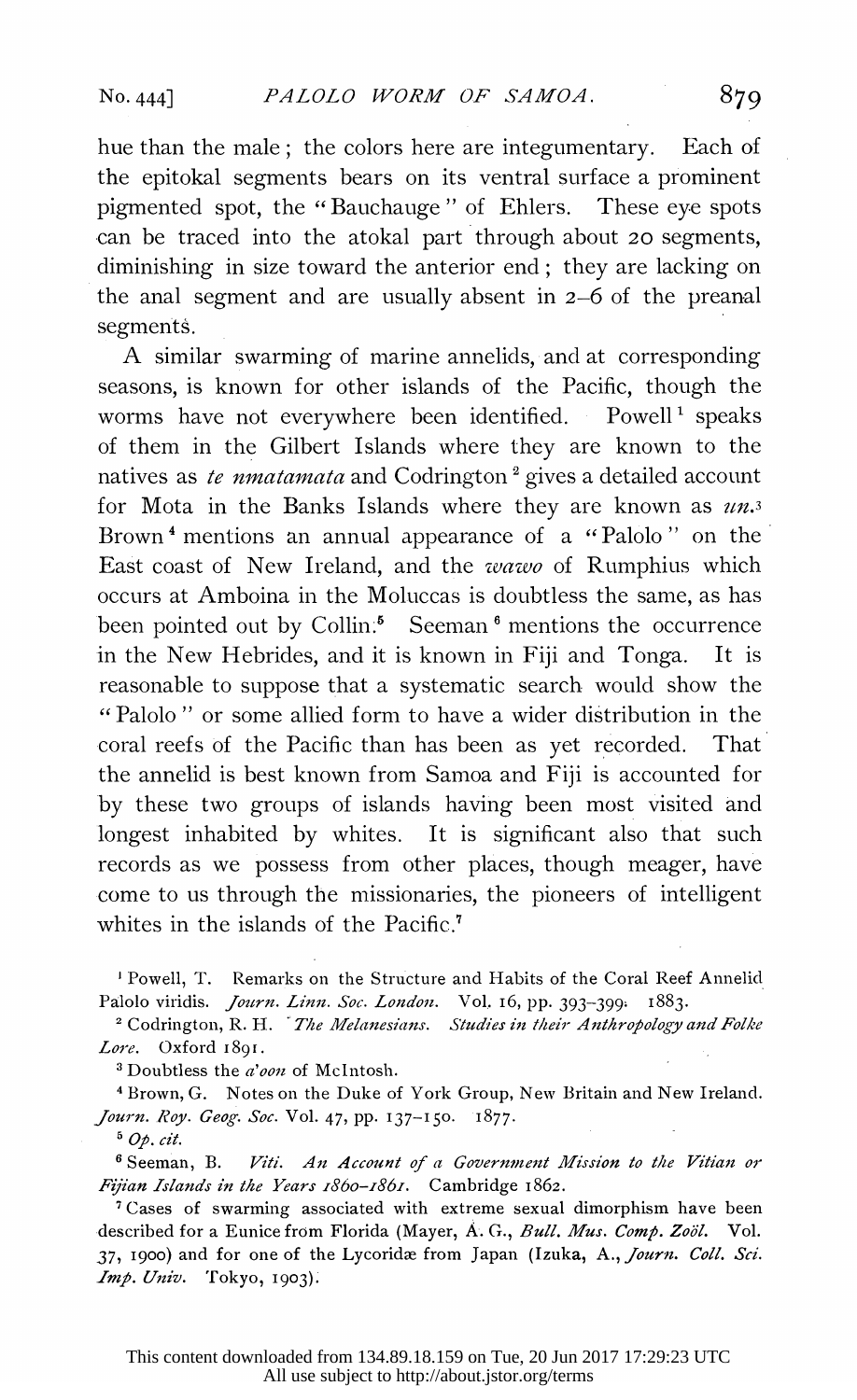The "Palolo" makes its appearance in Samoa in the months of October and November during the last quarter of the moon. This is the time of the lowest or spring tides when the reef flats in shallow places are uncovered or only awash, and at this sea- son the sun is nearest to the zenith. I must reserve for my final paper a discussion of the causes of the swarming of the "Palolo" and will only say here that I am inclined to believe in some thermotropic or heliotropic reaction of the eyes borne on the ventral segments of the epitokal part of the worm. These eyes have recently been studied histologically by Hesse<sup>1</sup> on material collected by Krämer. Hesse states that from their structure the eyes probably do not form images, but function rather in reacting to light of different intensities, the direction of light and possibly to different colors. It is significant that these eyes are found only on a few of the posterior segments of the atokal sedentary part and are not well developed; while on the other hand they are highly developed on all but the anal segments of the epitokal active part which leads such an ephemeral free existence.

 This spring season is recognized as the period of ripeness and sexual activity throughout the- Pacific Islands and where the " Palolo" occurs the season and even the months are named for it. All of the many other kinds of annelids inhabiting the reefs are sexually mature as shown by the extensive collections made. by Kramer and myself in Samoa and Fiji and this is true also of the reef fauna in general. The spawning time of the land crabs, the occurrence of certain fish, etc., is reckoned by the natives as so many days before or after the " Palolo," and so for the appear ance of blossoms the ripening of fruits and tubers. In Samoa the "Palolo" season is called  $t_{\alpha}$  taumafamua (i. e. the time of much to eat), in the Banks Islands they say " tau matua the season of maturity, yams can be eaten."2

The " Palolo-time " in Samoa embraces three successive days.. When in the last quarter of the moon in October and November, more especially the latter, the water on the "Palolo-grounds"

 <sup>1</sup> Hesse, R. Untersuchungen uber die Organe der Lichtempfindung bei niederen Thieren. V, Die Augen der polychaeten Anneliden. Zeitschr. wiss.. Zool., Bd. 65, pp. 459, 1899.

<sup>&</sup>lt;sup>2</sup> Codrington, op. cit.